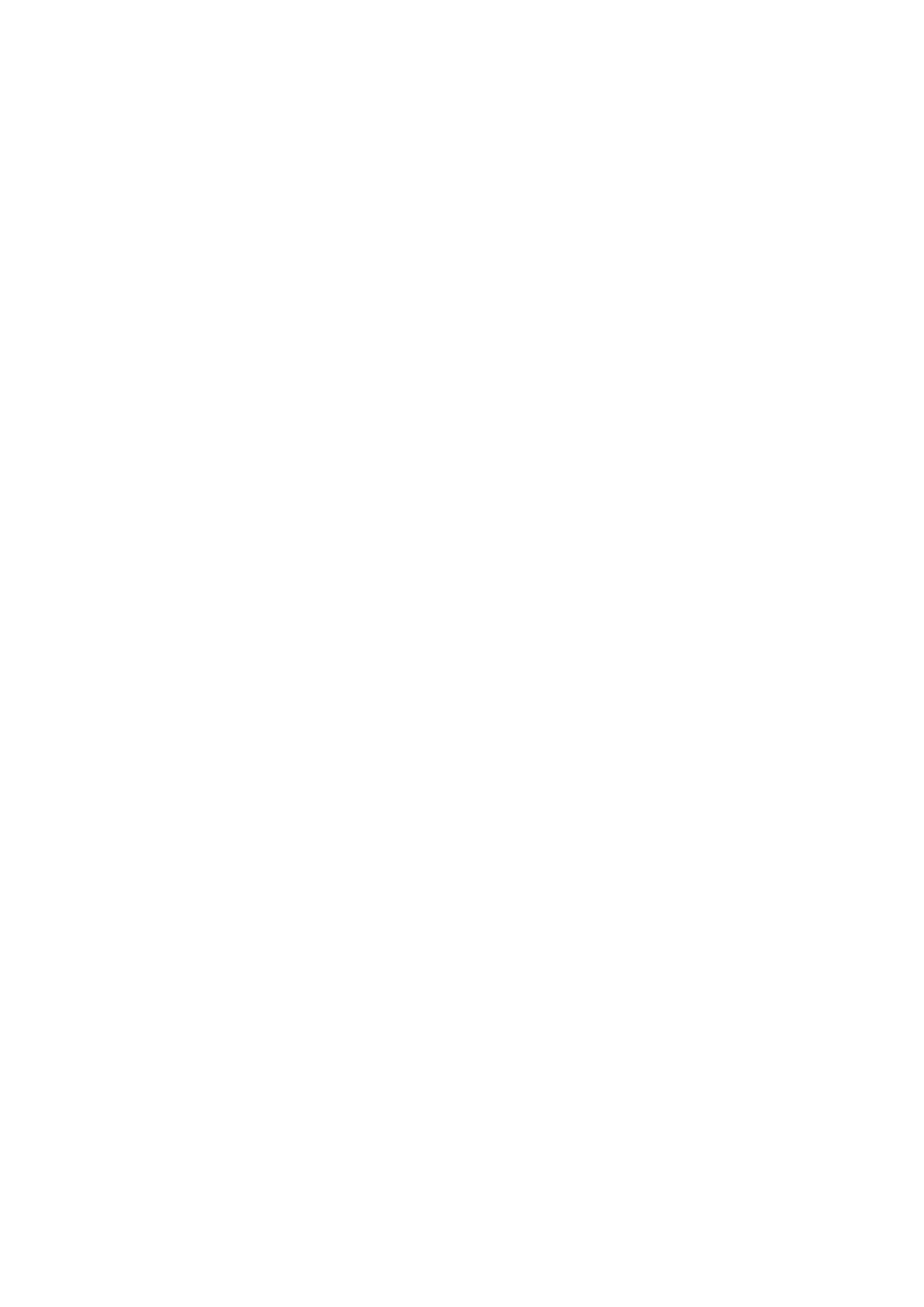## **ARDS AND NORTH DOWN BOROUGH COUNCIL**

A special meeting of the Planning Committee was held in the Council Chamber, 2 Church Street, Newtownards on Tuesday, 21 August 2018 at 7.00pm.

#### **PRESENT:**

**In the Chair:** Councillor Cathcart

| Aldermen: | Carson<br>Fletcher<br>Graham<br>Gibson | Henry<br>Keery<br><b>McDowell</b> |
|-----------|----------------------------------------|-----------------------------------|
|           |                                        |                                   |

- **Councillors:** Dunne Thompson McIlveen (7.09pm)
- **Officers:** Chief Executive (S Reid), Director of Regeneration, Development and Planning (S McCullough), Head of Planning (A McCullough), Principal Planning and Technical Officer (L Maginn) and Democratic Services Officers (M McElveen and E Brown)

**Also in** Chris Bryson – Strategic Planning **Attendance:**

## **WELCOME**

The Chairman welcomed members and officers to the meeting.

## **1. APOLOGIES**

Apologies for inability to attend were received from Alderman Girvan, Councillor Hunter and Councillor Walker. An apology for lateness was received from Councillor McIlveen.

### **NOTED.**

## **2. DECLARATIONS OF INTEREST**

The Chairman, Councillor Cathcart, sought any Declarations of Interest at this stage.

No Declarations were made.

### **NOTED.**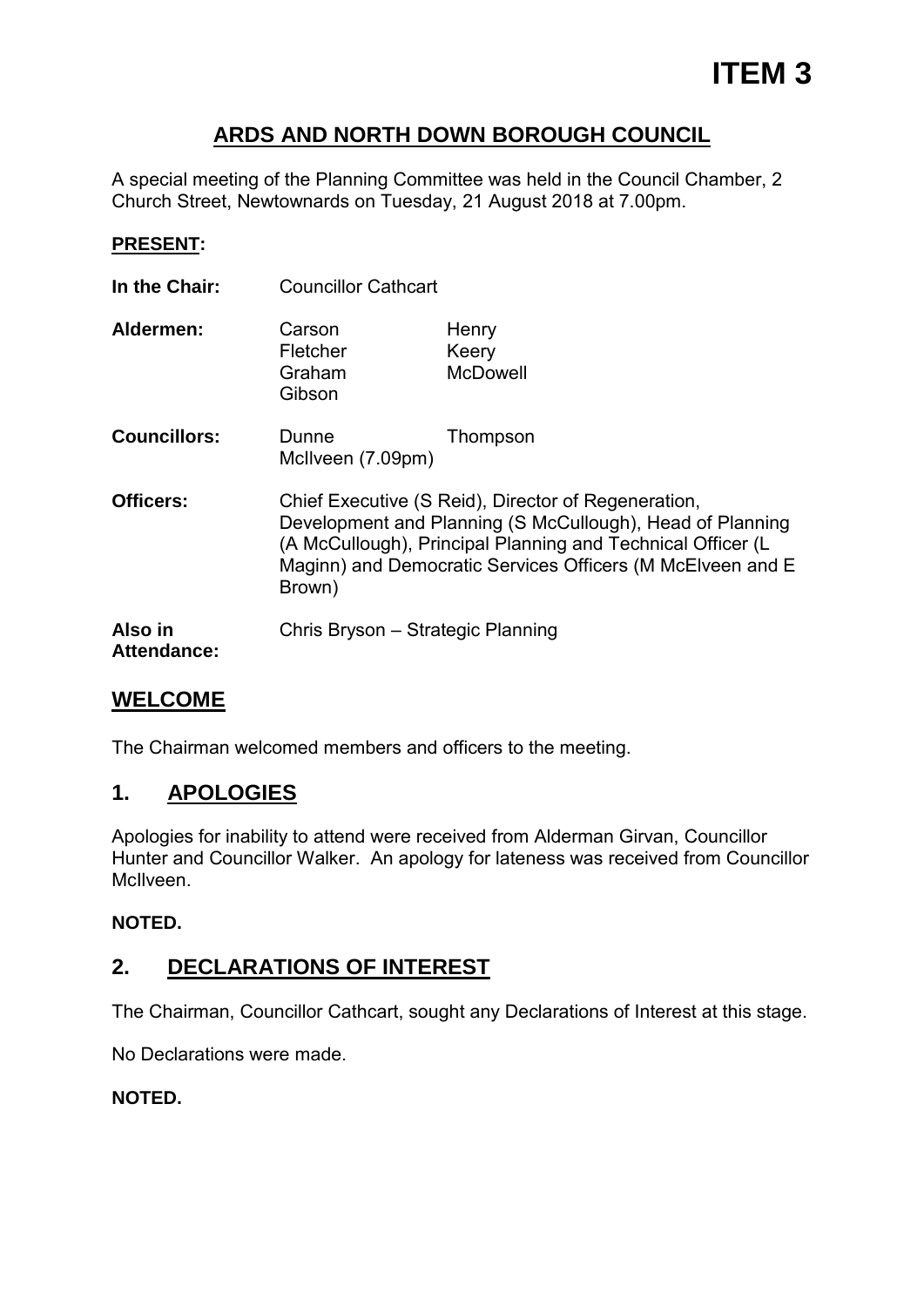## **3. REQUEST FOR SPECIAL PLANNING COMMITTEE FOR LDP**

PREVIOUSLY CIRCULATED:- Report dated 7 August 2018 from the Director of Regeneration, Development and Planning referring to the timetabling for the production of the Local Development Plan (LDP) and that the Council had agreed to call special meetings of the Planning Committee to progress this as follows:

- 21 August 2018
- 17 October 2018
- 21 November 2018

Due to the need to finalise draft options to enable Strategic Environmental Assessment (SEA) scoring it was necessary, in order to attempt to finalise in line with the timetable, to hold an additional Special Planning Committee on 18 September at 7.00 pm.

The Council had previously approved the Terms of Reference for the LDP Steering Group. The primary role of the Steering Group was to oversee the Governance in relation to the development of the LDP. It was originally recommended that this group, made up of Planning Committee Members, would meet quarterly before Planning Committees, with the next meeting scheduled for 4 September 2018. However, in light of the scheduled additional Planning Committee meeting it was recommended that the LDP Steering Group became a regular item (quarterly) on the Planning Committee agenda with this to be added to the LDP Special Planning Committee on 18 September 2018.

RECOMMENDED that the Council approves the meeting on 18 September 2018 including adding the LDP Steering Group to the agenda.

The Director advised that the proposed date of 18 September 2018 conflicted with a civic event and therefore the alternative date of 20 September 2018 was now being proposed.

**AGREED TO RECOMMEND, on the proposal of Alderman Graham, seconded by Alderman Keery, that the recommendation to hold the meeting on 20 September 2018 be adopted.**

### **EXCLUSION OF PUBLIC/PRESS**

**AGREED, on the proposal of Alderman Graham, seconded by Alderman Keery, that the public/press be excluded from the meeting for the undernoted item of confidential business.**

#### **4. EMPLOYMENT LAND REVIEW – TERMS OF REFERENCE AND METHODOLOGY** (Appendix I)

**\*\*\* IN CONFIDENCE \*\*\***